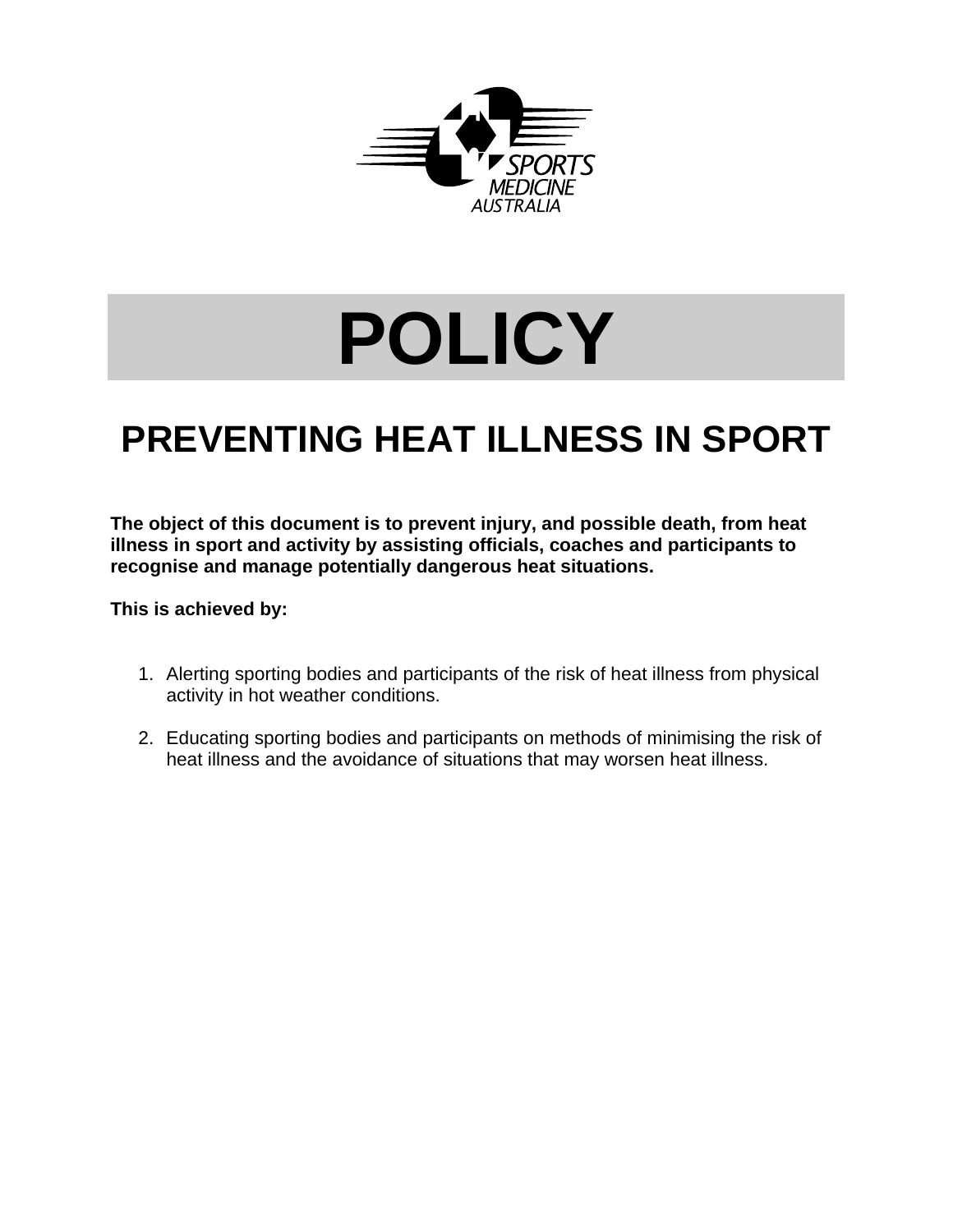## **HOT WEATHER POLICY FOR THE GENERAL POPULATION**

## *DISCUSSION*

,

The risk of heat illness from vigorous exercise or high intensity sport is significant. It can range from cramps, through heat exhaustion to heat stroke, coma, and death (Mitchell 1994).

During competition, competitors may produce 15 - 20 times the heat they produce at rest. Dissipation of this excess heat is primarily achieved through sweating. If the body's ability to dissipate heat is compromised, core temperature in an average size individual may rise by one degree Celsius for every five minutes of exercise if no temperatureregulating mechanisms are activated (Nadel 1977). If an individual's core temperature is above 40 degrees Celsius (normal 37 degrees) the risk of heat injury is significant. Rectal temperature higher than 41 degrees Celsius is dangerous.

Factors which impair the body's ability to dissipate heat are:

- 1. high ambient temperature;
- 2. solar radiation;
- 3. humidity (which compromises the efficacy of sweating); and
- 4. dehydration.

These factors significantly increase the risk of heat illness occurring.

Sports heat illness can occur with high intensity exercise in cool conditions and with well-hydrated participants.

Because sports heat stress is complex, and because individual responses to heat stress vary, it is not possible to provide overall recommendations about limiting conditions to cover all sports. Since heat stress varies with exercise intensity, potential for heat illness may be categorised according to the exercise characteristics of the sport. The following sports involve reducing levels of exercise intensity and therefore reducing levels of risk.

- 1. endurance running in competition or training (higher intensity/higher risk);
- 2. football codes and hockey;
- 3. tennis; and
- 4. cricket (lower intensity/lower risk).

◆PO Box 237, Dickson ACT 2602◆

+Telephone (02) 6230 4650+Facsimile (02) 6230 5908+

E-mail smanat@sma.org.auWeb www.sma.org.au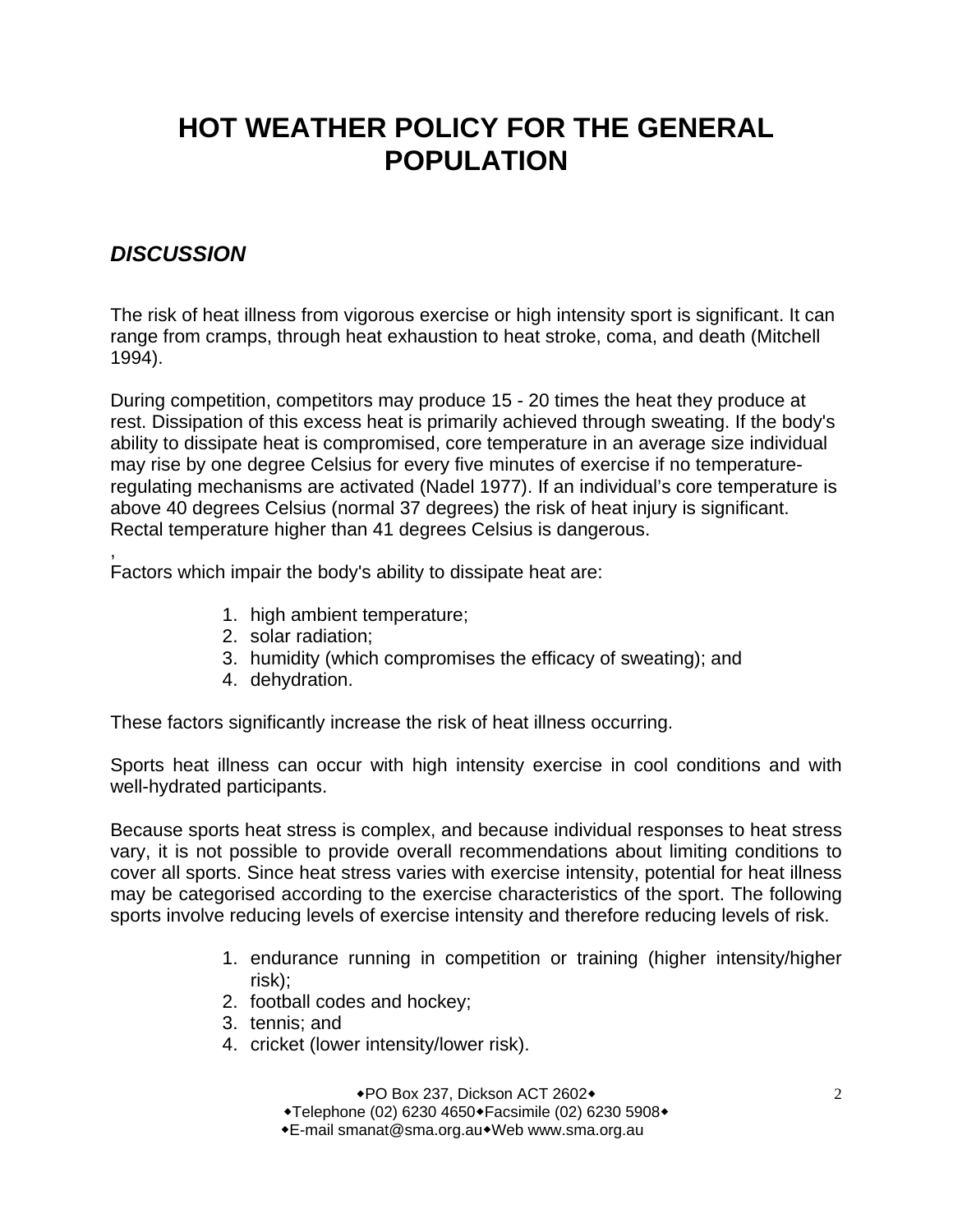## **TEMPERATURE**

The tables below provide approximate guides to weather conditions and appropriate individual and organisational responses. Although temperature ranges are given, there are not clear demarcations in risk between ranges.

#### *Ambient Temperature*

Easily understood, most useful on hot, dry days

| <b>Ambient</b><br>temperature | <b>Relative</b><br>humidity | <b>Risk of</b><br>thermal<br>injury | Possible modifying action for<br>vigorous sustained activity                                                          |
|-------------------------------|-----------------------------|-------------------------------------|-----------------------------------------------------------------------------------------------------------------------|
| $15 - 20$                     |                             | Low                                 | Heat illness can occur in distance running.<br>Caution over-motivation.                                               |
| $21 - 25$                     | $>60\%$                     | Low - moderate                      | Increase vigilance.<br>Caution over-motivation.                                                                       |
| $26 - 30$                     | $> 50\%$                    | Moderate                            | Moderate early pre-season training intensity.<br>Reduce intensity and duration of play/training;<br>take more breaks. |
| $31 - 35$                     | $> 30\%$                    | High – very high                    | Limit intensity. Limit duration to less than 60<br>minutes per session.                                               |
| 36 and above                  | >25%                        | Extreme                             | Consider postponement to a cooler part of the<br>day or cancellation.                                                 |

#### *WBGT*

Further guidance might be gained from the Wet Bulb Globe Temperature (WBGT) index. The WBGT is particularly useful for hot, humid days.

| <b>WBGT</b>  | <b>Risk of thermal</b><br>injury | Possible modifying action for vigorous<br>sustained activity                                                                       |
|--------------|----------------------------------|------------------------------------------------------------------------------------------------------------------------------------|
| < 20         | Low                              | Heat illness can occur in distance running.<br>Caution over-motivation.                                                            |
| $21 - 25$    | Moderate to high                 | Increase vigilance.<br>Caution over-motivation.<br>Moderate early pre-season training intensity and<br>duration. Take more breaks. |
| $26 - 29$    | High - Very high                 | Limit intensity. Limit duration to less than 60 minutes<br>per session.                                                            |
| 30 and above | Extreme                          | Consider postponement to a cooler part of the day or<br>cancellation (allow swimming).                                             |

## *STRATEGIES FOR REDUCING THE RISK OF HEAT ILLNESS (General Population)*

◆PO Box 237, Dickson ACT 2602◆ ◆Telephone (02) 6230 4650◆Facsimile (02) 6230 5908◆ E-mail smanat@sma.org.auWeb www.sma.org.au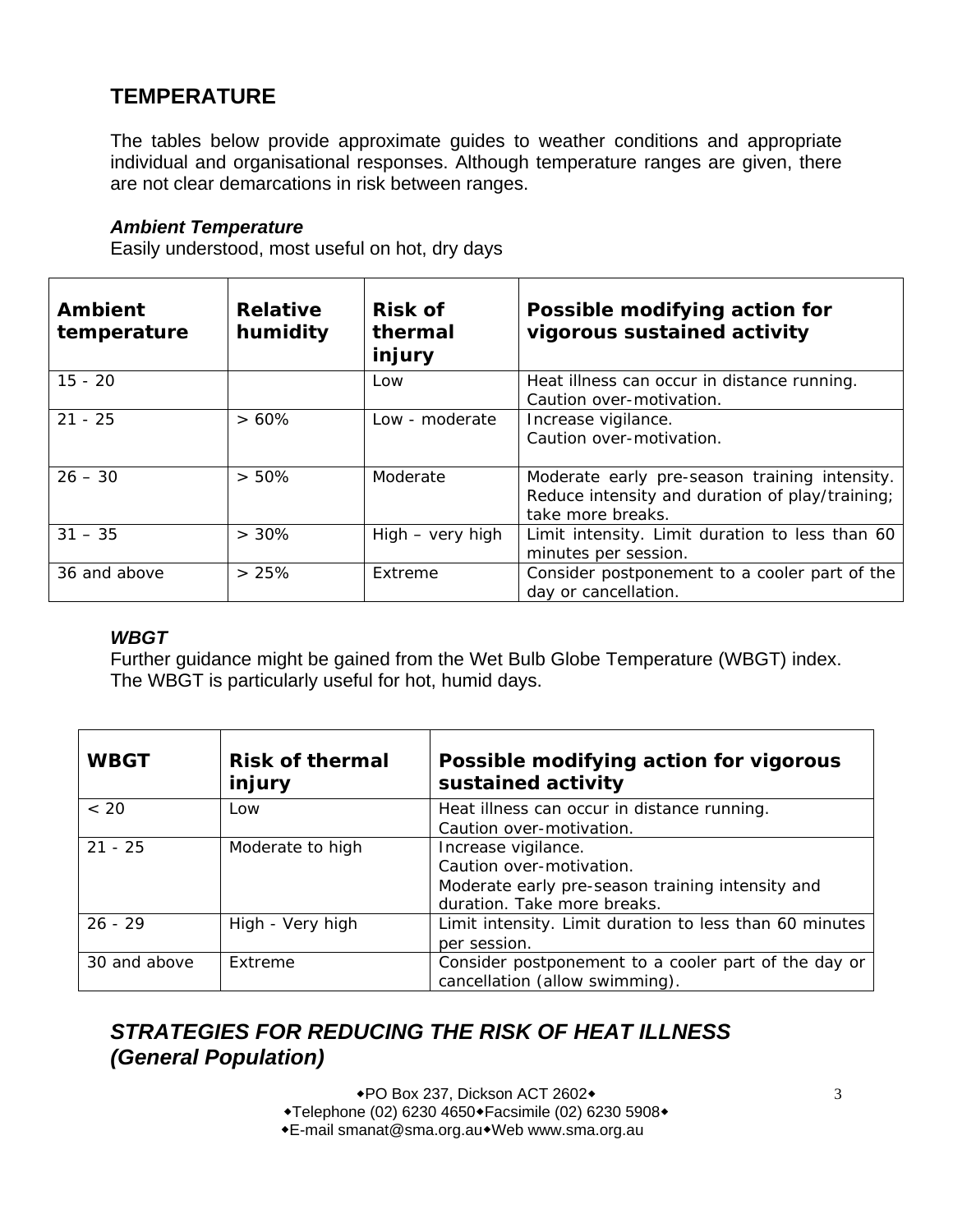The following strategies are intended for the general population that does not fall into any of the listed 'At Risk' categories. 'At Risk**'** participants should consult the recommendations for their particular population sector.

## *1.Timing of games*

Games and sporting activities involving moderate to high intensity exercise should be scheduled to avoid conditions where ambient temperature exceeds or is likely to exceed 36 degrees Celsius or where WBGT exceeds 30 degrees Celsius.

In most parts of Australia players are likely to be exposed to their highest risk of heat injury in the months of December, January and February, although in some regions this level of risk extends into March and April. This is in part due to high ambient temperatures that are prevalent during this period, and lack of match fitness of players participating in traditional winter sports such as Australian Rules Football.

Where possible, especially in January and February, games should be scheduled to start before 9 am. or after 6 pm. Early morning or night games minimise the risk of encountering unacceptable conditions at these times of year. This is especially so where these games are to be played in a locations with a history of relatively high WBGT.

## *2. Acclimatisation*

If games or activities are to be conducted after long periods of cooler conditions, participants should strive to be fully acclimatised prior to participation.

Physiological adaptations to exercising in the heat are rapid and can occur after 3-5 days in a hot environment. Full acclimatisation can take 10-14 days or longer. The initial response is an expansion of the plasma volume; then, over several days, this returns to normal and the sweat rate increases with sweating starting earlier and a more dilute sweat being produced.

There is evidence that exercising in sweat clothing to the point where heat strain is induced can give some degree of acclimatisation (Dawson et al). The training must induce heat strain over several days, and care must be taken that adequate hydration occurs during these training sessions.

Doing some form of submaximal exercise in a heat chamber will also give some degree of acclimatisation; but its practicality in a team sport, except possibly in individual cases, is limited.

Some level of acclimatisation will occur in players coming out of summer. This, however, is usually countered by the lack of match fitness in athletes at this time of year.

What can be done easily is to educate athletes to train themselves to play and train with copious fluids already on-board. Further it must be emphasised to the players that they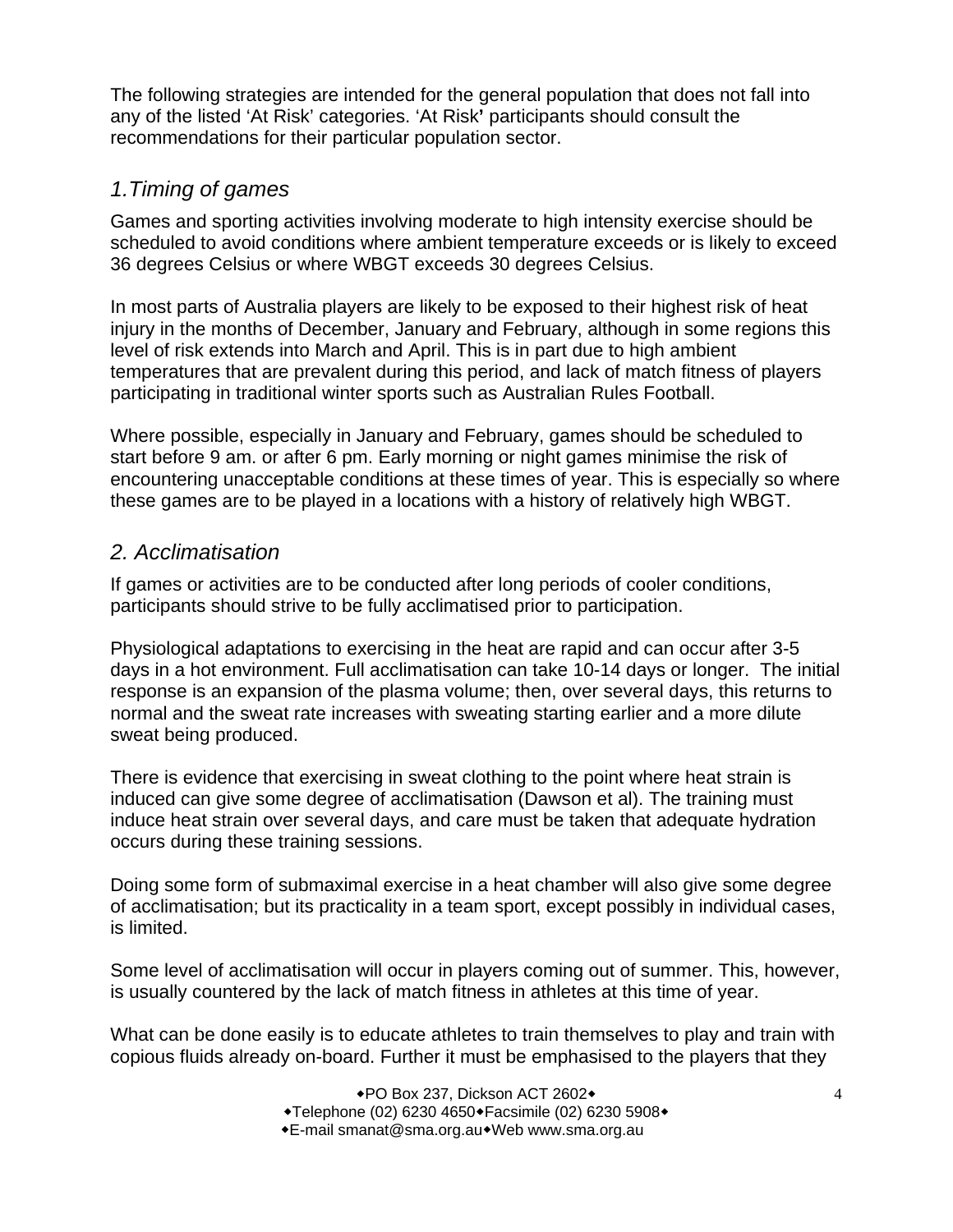MUST consume fluids containing 6%-8% carbohydrate - in warm/hot conditions, muscle glycogen utilisation is much higher. (Febbraio 1992). The consumption of carbohydrate containing fluids has been proven to improve performance in the heat and, more importantly, delay the onset of exercise-induced heat exhaustion (Febbraio 1992, Davies et al 1988) and, hence, probably help prevent heat stroke.

## *3. Hydration*

The more athletes sweat, the more fluid they must consume to avoid dehydration. High levels of dehydration may increase the risk of heat stress. To diminish the risk of heat stress fluid should be consumed before, during and after activity.

It is recommended participants drink at least 7-8 ml of fluid per kg of body mass (average is about 2 cups) no more than 2 hours before exercising to promote adequate hydration and allow time for excretion of excess water.

During exercise it is recommended that participants should drink fluid at regular intervals to replace water lost through sweating. Participants should aim to drink at least 3 ml per kg of body mass (about 250 ml for the average athlete of around 70 kilograms every 15 to 20 minutes or 2–3 cups every hour). However, this may vary dependent on the rate of sweating. Fluid taken should be cooler than the ambient temperature.

Water is considered an adequate fluid option for activities lasting up to one hour.. Participants in events or activities exceeding one hour are recommended to use carbohydrate-based sports drinks as a means of replacing fluids, carbohydrates and electrolytes lost during prolonged activity.

In high risk conditions players should be encouraged to drink fluids at scheduled drinks breaks and should be provided convenient access to fluids during activity without unnecessary interruption to the game or event.

Officials and event organisers should also consider including additional drinks breaks for players in conditions of high risk.

In regard to post-event rehydration, it needs to be remembered that this can take 24 hours or more.

## *4. Player rest and rotation*

In conditions of high risk participants should be provided opportunities to rest through the use of player interchange or substitution. The period of rest should be determined by the ambient temperature and WBGT at the time of the event or activity. For ambient temperatures greater than 26 and less than 30 degrees Celsius and for WBGT temperatures greater than 21 degrees Celsius and less than 25 degrees Celsius, all players should be rested for at least 10% of the period they would normally participate.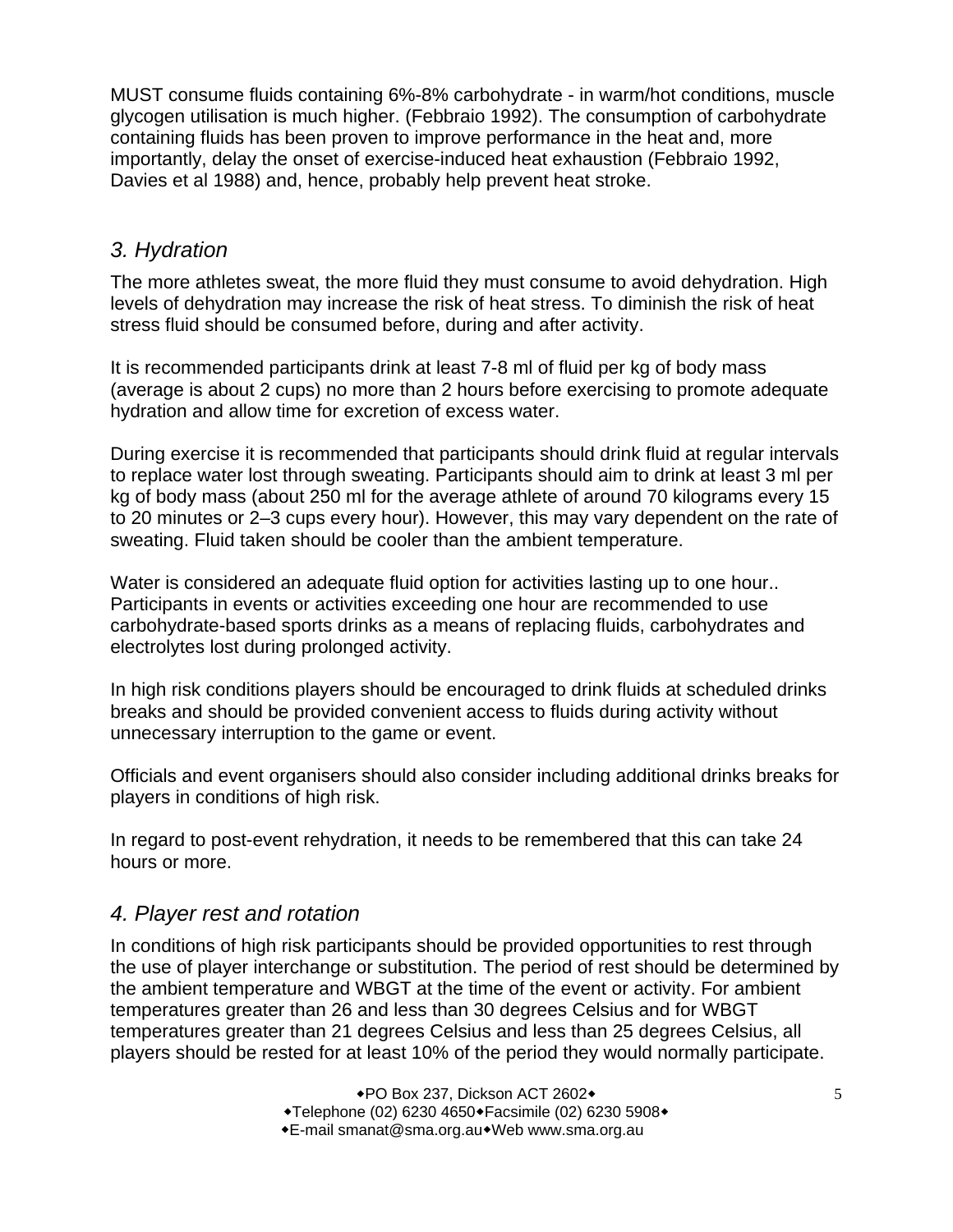For example, if the activity normally runs for 60 minutes, the rest period for the player should comprise at least 6 minutes during the period.

For situations where the ambient termperature is greater than 31 degrees and less than 35 degrees Celsius and the WBGT is greater than 26 degrees Celsius and less than 29 degrees Celsius, all players should be rested for at least 25% of the period in which they would normally participate.

This may be achieved by rotation of players through an interchange bench or via the reduction in the regular playing time for all players.

For events played in high risk conditions that do not have a specified playing time, players should be permitted to take rest breaks from activity equivalent to 3 minutes for every 30 minutes of activity.

The positive effects of rest breaks should also be maximised by employing the following strategies:

- allowing players to rest in naturally shaded areas or providing portable structures that create shade where and when required;
- providing fans and ice packs; and
- providing additional fluids to allow participants to spray or douse themselves to assist cooling.

## *5. Pre-cooling*

Pre-cooling by cool water immersion or the wearing of ice vests has been demonstrated to increase athletic performance in endurance sports. This practice could be of benefit to many athletes. However, it must be noted that the effects of a pre-cooling manoeuvre are reduced rapidly by a warm up. Therefore, any pre-cooling strategy must be undertaken in concert with a vastly reduced warm-up if it is to be effective.

## *6. Clothing*

Light coloured, loose fitting clothes, of natural fibres or composite fabrics, with high wicking (absorption) properties that provide for adequate ventilation are recommended as the most appropriate clothing in the heat. This clothing should further complement the existing practices in Australia that protect the skin against permanent damage from the sun.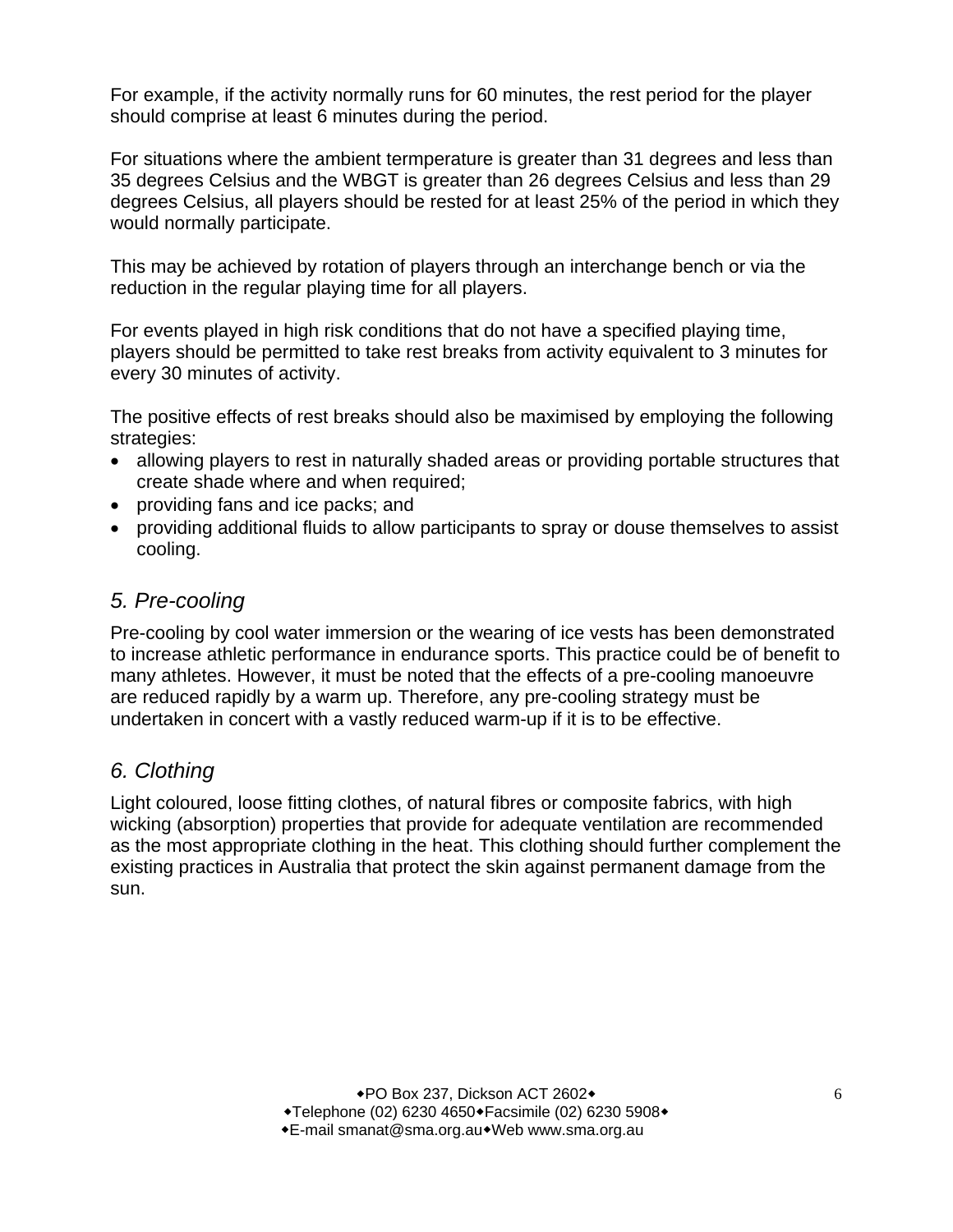## **CHILDREN AND HEAT**

The physiological and structural difference between children and adults places children at a greater risk of suffering from heat illness. These differences impact on a child's ability to respond to environmental heat and acclimatise to heat. These differences include:

- a larger surface area/body mass ratio which affects their ability to dissipate heat when environmental temperature is greater than skin temperature (Falk 1998). This can be an advantage when heat loss is necessary, but is a disadvantage when radiant or convective heat gain occurs;
- immature sweating mechanisms which require a greater increase in body temperature before the onset of sweating (Araki et al 1979); and
- fewer and smaller sweat glands which limit the production of sweat (Araki et al 1979, Falk 1998, Wagner et al 1974).

## **HOT WEATHER POLICY FOR CHILDREN**

**At ambient temperature greater than or equal to 30 degrees Celsius, children have greater difficulty getting rid of heat than adults.** 

## *STRATEGIES FOR REDUCING THE RISK OF HEAT ILLNESS (Children)*

The following strategies should be considered for sport and physical activities involving children. The strategies should be considered in conjunction with strategies for reducing the risk of heat illness for the general population and the hot weather policy for children.

## *1. Shade and drinks*

Organisers of activities that are conducted in hot conditions must provide sufficient shade and regular drinking opportunities. This is particularly critical where the fitness and state of acclimatisation of the young participants are uncertain.

It is recommended that water or fluids be provided whenever children are being active. More fluid, however, appears to be consumed by young people when the drinks offered are perceived as palatable to them. Therefore, for children and adolescents having trouble drinking adequate tap water, flavoured drinks may need to be considered. Conversely, the high energy content of some flavoured drinks may be unnecessary during exercise in athletes who have a genuine rather than an aesthetic need to lower body fat levels.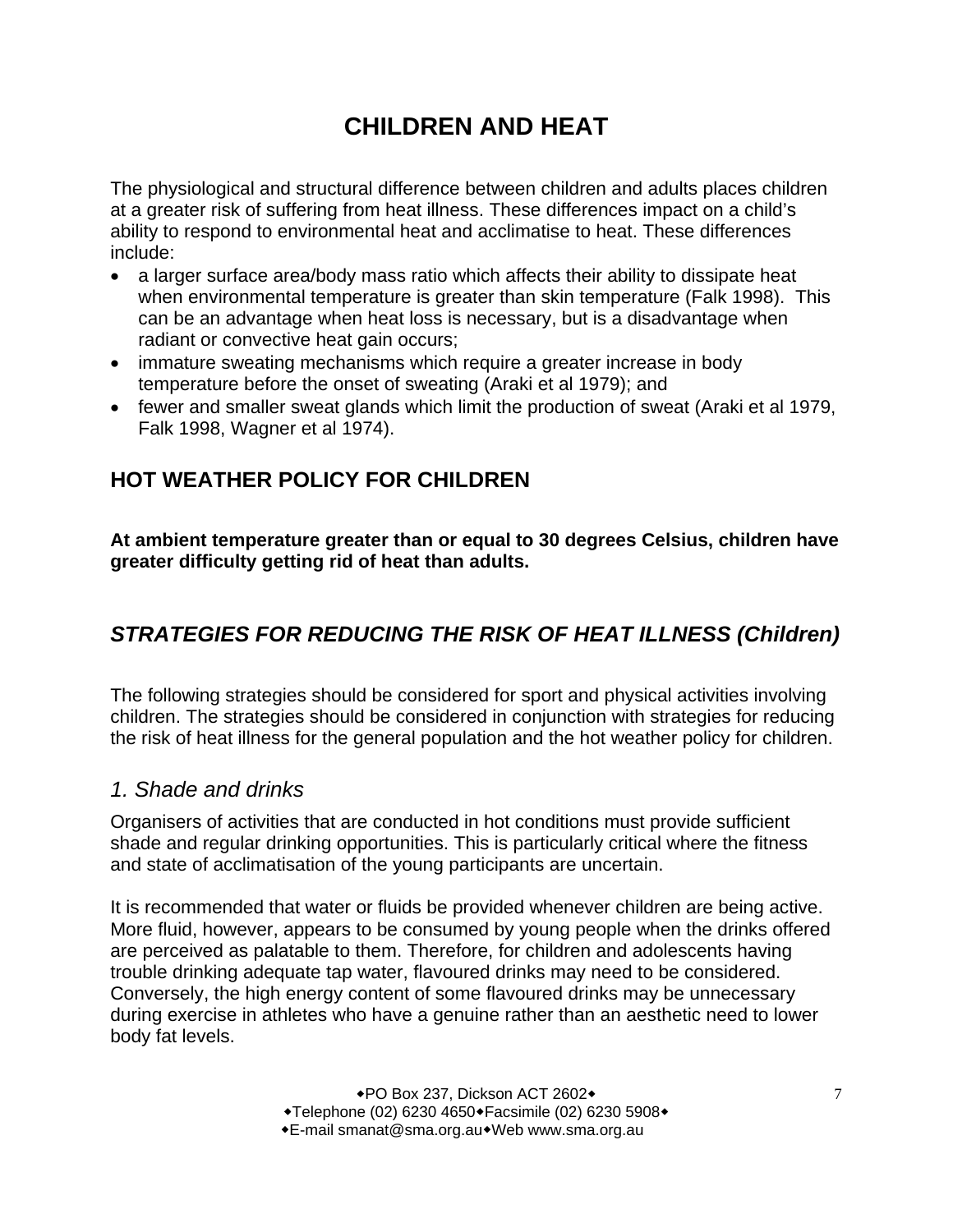It is recommended that young athletes begin regular drinking routines using water or fluids during training and competition. Regular and effective drinking practices should become habitual to young athletes before, during and after activity. Individuals should monitor weight changes before and after workouts and know the amount of fluid that they are likely to require.

## *2. Acclimatisation and overweight children*

In addition to the risks associated with activity in the heat for unfit and unacclimatised young people, coaches/supervisors of overweight children and adolescents should take extra precautions to lessen the potential for heat gain. It is recommended that, whenever activity in hot conditions is unavoidable with these children, coaches/supervisors decrease the volume and duration of physical activity and increase opportunities for drinking, rest and shade as a matter of priority.

At the onset of hot weather, the young athlete may take longer to acclimatise. It is therefore recommended that training volumes (duration and intensity) decrease during the first few weeks of hot weather. Increased times for rest, using access to shade more frequently and increasing the number of mandatory drinking breaks are recommended for the young athlete when the weather becomes noticeably hotter.

## *3. Clothing*

In addition to the clothing recommendations made for the general population, it is recommended that summer-based sporting organisations select uniforms that minimise heat gain and that coaches, teachers and parents encourage children and adolescents to wear appropriate clothing in layers that can be easily removed during activity.

## *4. Heat illness register*

To improve the understanding of activity in the heat by children and adolescents, it is recommended that a register of heat-related illness be established. This may comprise a system within which all aspects of heat-related illness incidents are recorded. Items of note may include the individuals afflicted and their symptoms, the time of the incident, the environmental conditions, the physical activity undertaken, the immediate treatment and subsequent action taken.

The system is recommended to help identify individuals who have previously experienced some form of heat illness and therefore may require additional attention to ensure that they adopt prevention strategies.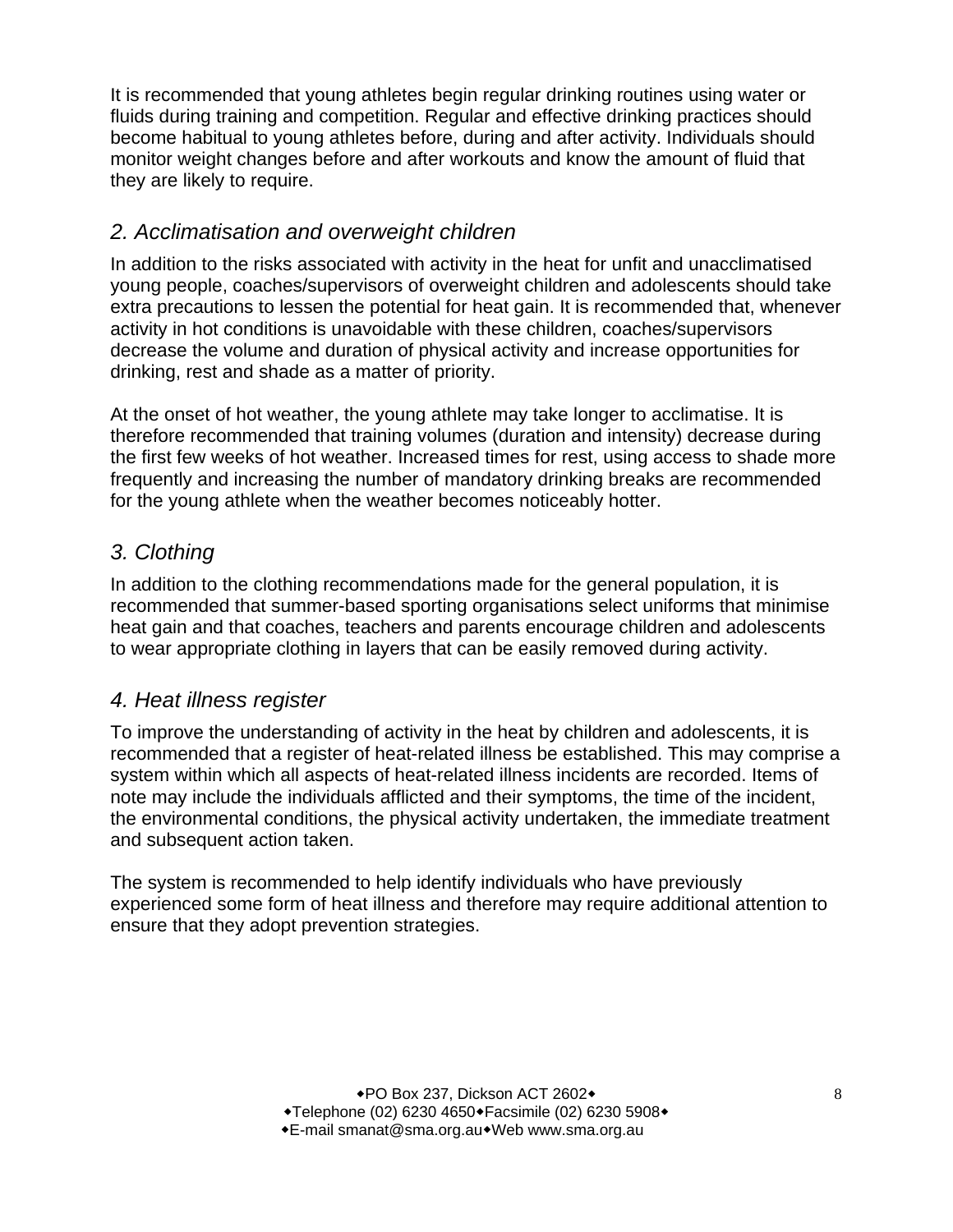## **RECOMMENDATIONS FOR THE DEVELOPMENT AND RECOMMENDATIONS FOR WAYS IN WHICH THE SPORTS INDUSTRY CAN REDUCE THE RISK OF HEAT ILLNESS**

The following recommendations are provided to help identify long and short-term objectives for the sports industry so as to reduce significantly the risk of dangerous and sometimes catastrophic incidents occurring as a result of activity in hot weather.

## *Adoption of policy for children*

All junior sporting clubs and associations or clubs and associations involving junior participants should immediately familiarise themselves with SMA's Hot Weather Guidelines and Beat the Heat brochure. These are available as a web download from www.sma.org.au .

All junior sporting clubs or clubs involving junior participants are encouraged to purchase a dry bulb thermometer to measure ambient air temperature on-site to ensure local conditions are accurately measured.

## *Adoption of strategies*

All sporting clubs and associations should develop or add to their existing policies or rules, the 'Strategies for Reducing the Risk of Heat Injury' detailed in SMA's Hot Weather Guidelines.

### *Central measurement*

To overcome the current barriers for sporting clubs and associations measuring WBGT, it is recommended that clubs and associations avail themselves of the local weather service provided by the Bureau of Meteorology through SMA websites. .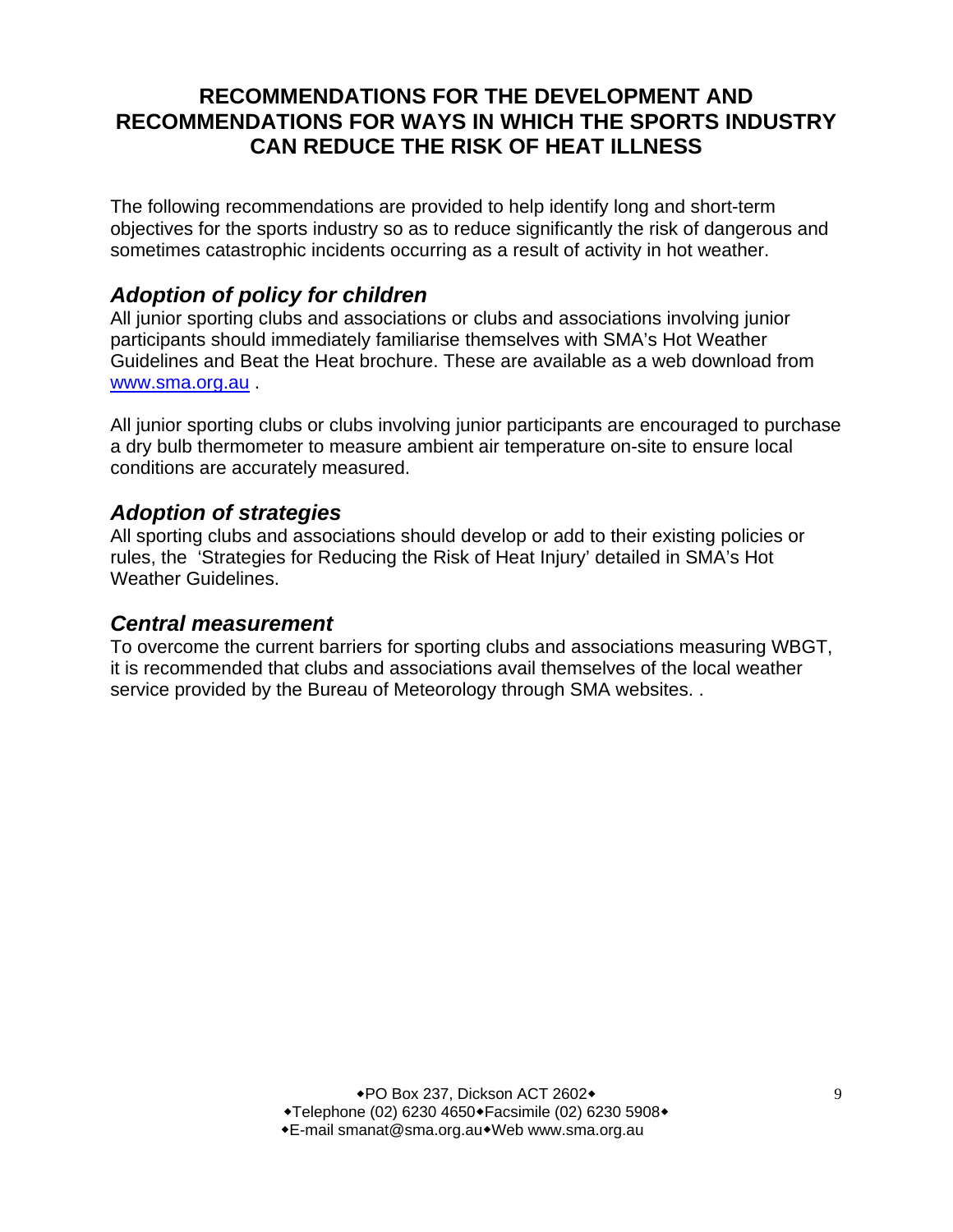## **REFERENCES**

- 1. Adolph E.E. Desert *In*: Newburgh L.H. (Ed) *Physiology of heat regulation and the science of clothing*. Philadelphia, W.B. Saunders, 1949.
- 2. American College of Sports Medicine, Prevention of heat injuries during distance running Position Stand. *Med.J.Aust*. 1984 Dec.876
- 3. Armstrong, L.E. and Maresh, C.M. Exercise-heat tolerance of children and adolescents*. Pediatric Exercise Science* 7 239-252, 1995.
- 4. Araki, T., Y. Toda, K. Matsushita, and A. Tsujino. Age differences in sweating during muscular exercise. *Journal of Sports Medicine and Physical Fitness*. 4:239-248, 1979.
- 5. Bar-Or, O., Blimkie, C.J.R., Hay, J.A., MacDougall, J.D., Ward, D.S. and Wilson, W.M. Voluntary dehydration and heat intolerance in cystic fibrosis. *Lancet*, 33: 696-699, 1992.
- 6. Bar-Or, O., Dothan, R., Inbar, O., Rothstein, A. and Zonder, H. Voluntary hypohydration in 10- to 12 year old boys. *Journal of Applied Physiology,* 48: 104-108, 1980.
- 7. Bar-Or, O. and Wilk, B. Water and Electrolyte Replenishment in the Exercising Child. *International Journal of Sport Nutrition*, 6: 93-99, 1996.
- 8. Bolster D.R., Trappe SW, Short KR, Scheffield-Moore M, Parcell AC, Schulze KM, Costill DL. Effects of precooling on thermoregulation during subsequent exercise*. Med-Sci-Sports-Exerc.* Vol 31, No. 2, pp 251-257. 1999
- 9. Brooks, G.A., Fahey, T.D. and White, T.P*. Exercise Physiology: Human Bioenergetics and Its Applications* (2nd Edition) California, Mayfield Pub. Co. 1995 p. 433.
- 10. Chao T.C.,Sinniah R.,Pakiam J.E. Acute heat stroke deaths*. Pathology* 1981 13:145-156
- 11. Clark, R.P. and Edholm O.G. *Man and his heat environment*. London, Edward Arnold Publishers, 1985.
- 12. Coyle, E.F. and Montain, S.J. Carbohydrate and fluid ingestion during exercise: Are there trade-offs? *Medicine and Science in Sports and Exercise,* 24: 671-678, 1992.
- 13. Davies J.M.,Burgess W.A.,Slenz C.A.,Bartoli W.P.,Pate R.R. Effects of ingesting 6% and 12% glucose/electrolyte beverages during prolonged intermittent cycling in the heat. *Eur.J.Appl.Physiol*. 57:563-569,1988
- 14. Dawson B. Exercise Training in Sweat Clothing in Cool Conditions to Improve Heat Tolerance. *Sports- Med.*17(4):233-244,1994
- 15. Drinkwater, B.L., I.C. Kupprat, JE. Denton, J.L. Crist, and S.M. Horvath. Response of prepubertal girls and college women to work in the heat. *Journal of Applied Physiology* 43(6):1046-1053, 1977
- 16. Engeli D.B.,Maller O.,Sawka M.N.,Francesconi R.N.,Drolet L Young A.J. Thirst and fluid intake following graded hypohydration levels in humans. *Physiol-Behav*. 1987; 40(2):229-36

◆PO Box 237, Dickson ACT 2602◆ +Telephone (02) 6230 4650+Facsimile (02) 6230 5908+ E-mail smanat@sma.org.auWeb www.sma.org.au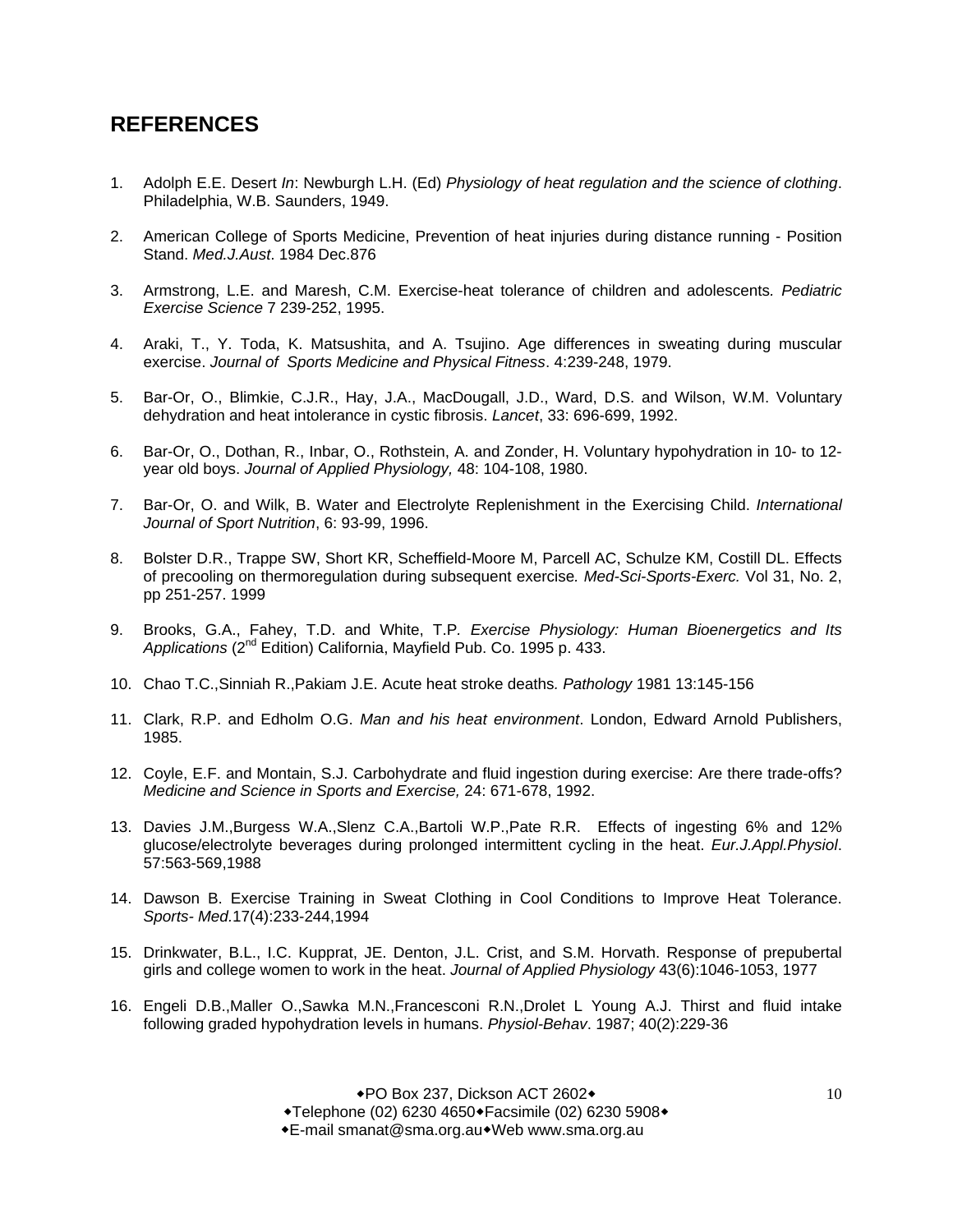- 17. Epstein Y, Moran DS, Shapiro Y, Sohar E, Shemer J. Exertional heat stroke, a case series. *Med.Sci.Sports.Exerc*., Vol.31, No.2, pp224-228, 1999
- 18. Falk, B., Physiological and health aspects of exercise in hot and cold climates. In: *The Child and Adolescent Athlete*, O. Bar-Or (Ed.). Oxford, London: Blackwell Science Ltd, 1996, pp. 326-349
- 19. Falk, B. Effects of heat stress during rest and exercise in the paediatric population. *Sports Medicine* 25(4): 221-240, 1998.
- 20. Falk, B., Bar-Or, O. and MacDougall, J.D. Thermoregulatory responses of pre- mid- and late-pubertal boys to exercise in dry heat. *Medicine and Science in Sports and Exercise.* 24(5): 688-694, 1992
- 21. Febbraio M.A. Heat Stress as a factor in AFL football. *AFL Grand Final symposium notes* 1992
- 22. Febbraio M.A.,Snow R.J.,Hargreaves M.,Stathis C.G.,Martin I.K.,Carey M.F. Muscle metabolism during exercise and heat stress: effect of acclimatisation. *J.Appl.Physiol*. 76(2):589-597,1994.
- 23. Gisolfi C.V.,Duchman S.M. Guidelines for optimal replacement beverages for different athletic events. *Med-Sci-Sports-Exerc*. 1992 Jun; 24(6): 679-87
- 24. Gopinathan P.M.,Pichan G.,Sharma V.M. Role of dehydration in heat stress induced variations on mental performance. *Arch-Environ-Health*. 1988 Jan-Feb; 43(i):15-17
- 25. Gutierrez G. Solar injury and heat illness, treatment and prevention in children. *Phys Sports Med* 1991:19(5);67-80
- 26. Hales J.R.S.,Richards D.A.B. *Heat stress:Physical exertion and environment*. Elsevier Science Publishers, 1987
- 27. Kenny WL. The Older Athlete, exercise in hot environments. *Sports Science Exchange*, No.44, Vol.6,
- 28. Iuliano, S., Naughton, G., Collier, G. and Carlson, J.S. Examination of the self-selected fluid intake practices by junior athletes during a simulated duathlon event. *International Journal of Sports Nutrition*, 8: 10-23, 1998
- 29. Knochel J.P. Dog days and siriasis. How to kill a football player. *JAMA* 1975 23:513-515
- 30. Krivosic,Horber R.,Adnet P.,Reyford H. Relationship between exercise-induced myolysis and malignant hyperthermia*. Br-J-Anaesth*. 1991 Aug; 67(2): 221
- 31. Lyons T.P.,Riedesel M.L.,Meuli L.E.,Chick T.W. Effects of glycerol-induced hyperhydration prior to exercise in the heat on sweating and core temperature. *Med.Sci.Sports.Exerc.,* Aug 1990, 477-483
- 32. Malina, R.M. and Bouchard, C. *Growth, Maturation and Physical Activity.* Champaign, Il., Human Kinetics, 1991.
- 33. Maxwell NS, Gardner F, Nimmo M. Intermittent running:muscle metabolism in the heat and effect of hypohydration. *Med.Sci.Sports.Exerc*.,Vol.31, No.5, pp 675-683, 1999
- 34. Meir R.A.,Davie A.J. & Ohmsen P. Thermoregulatory responses of Rugby League Footballers playing in warm humid conditions,*Sport Health*,1990;8(4):11-14.
- 35. Meyer, F., Bar-Or, O., MacDougall, J.D. and Heigenhauser, G.J.F. Drink composition and the electrolyte balance of children exercising in the heat. *Medicine and Science in Sports and Exercise,* 27: 882-887, 1995.

◆PO Box 237, Dickson ACT 2602◆ ◆Telephone (02) 6230 4650◆Facsimile (02) 6230 5908◆ E-mail smanat@sma.org.auWeb www.sma.org.au